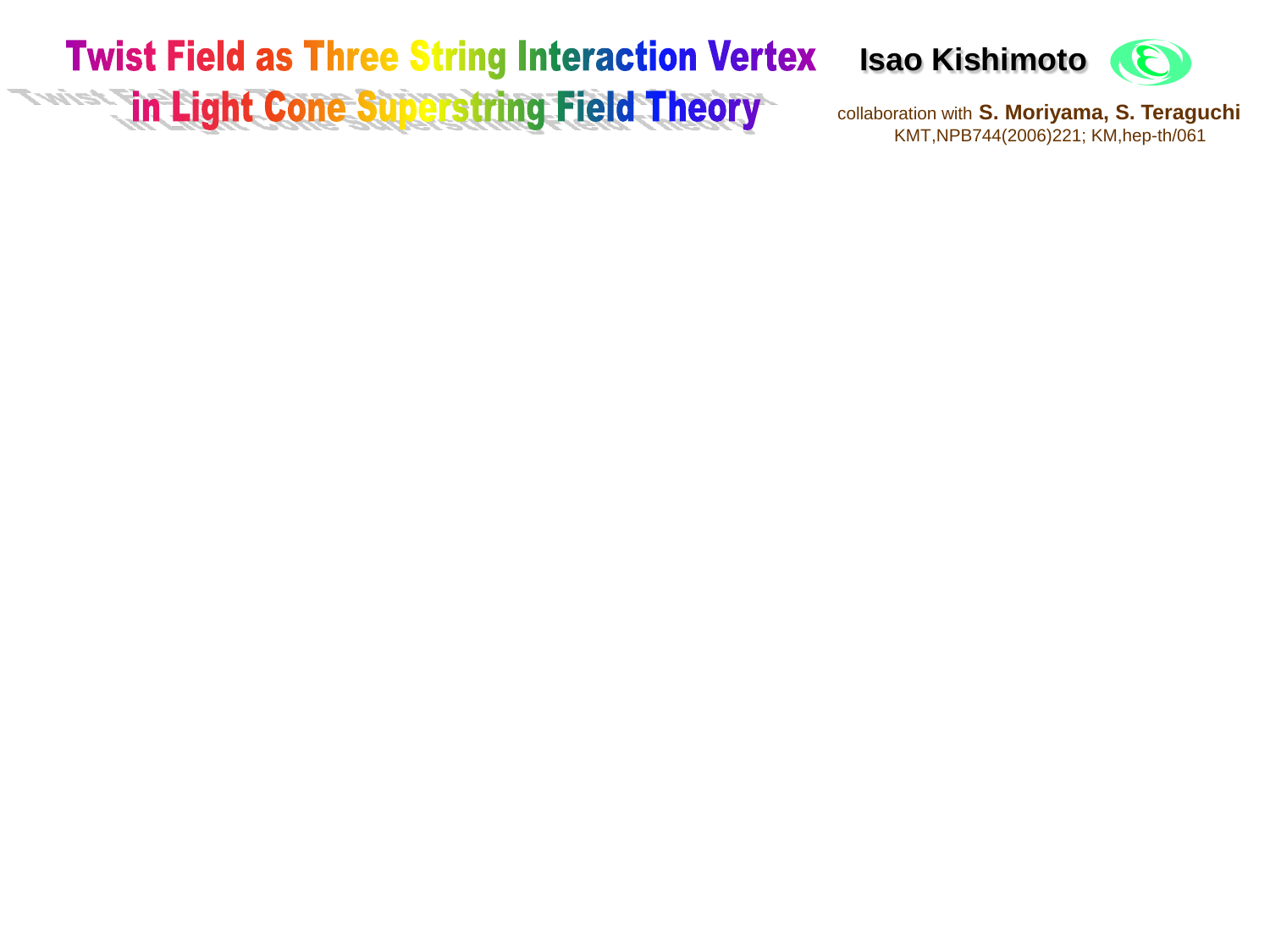# I. Introduction and motivation

LCSFT and MST seem to be closely related in a sense. We concentrate on their interactions.



Investigations of the correspondence will be useful for developing both LCSFT and MST.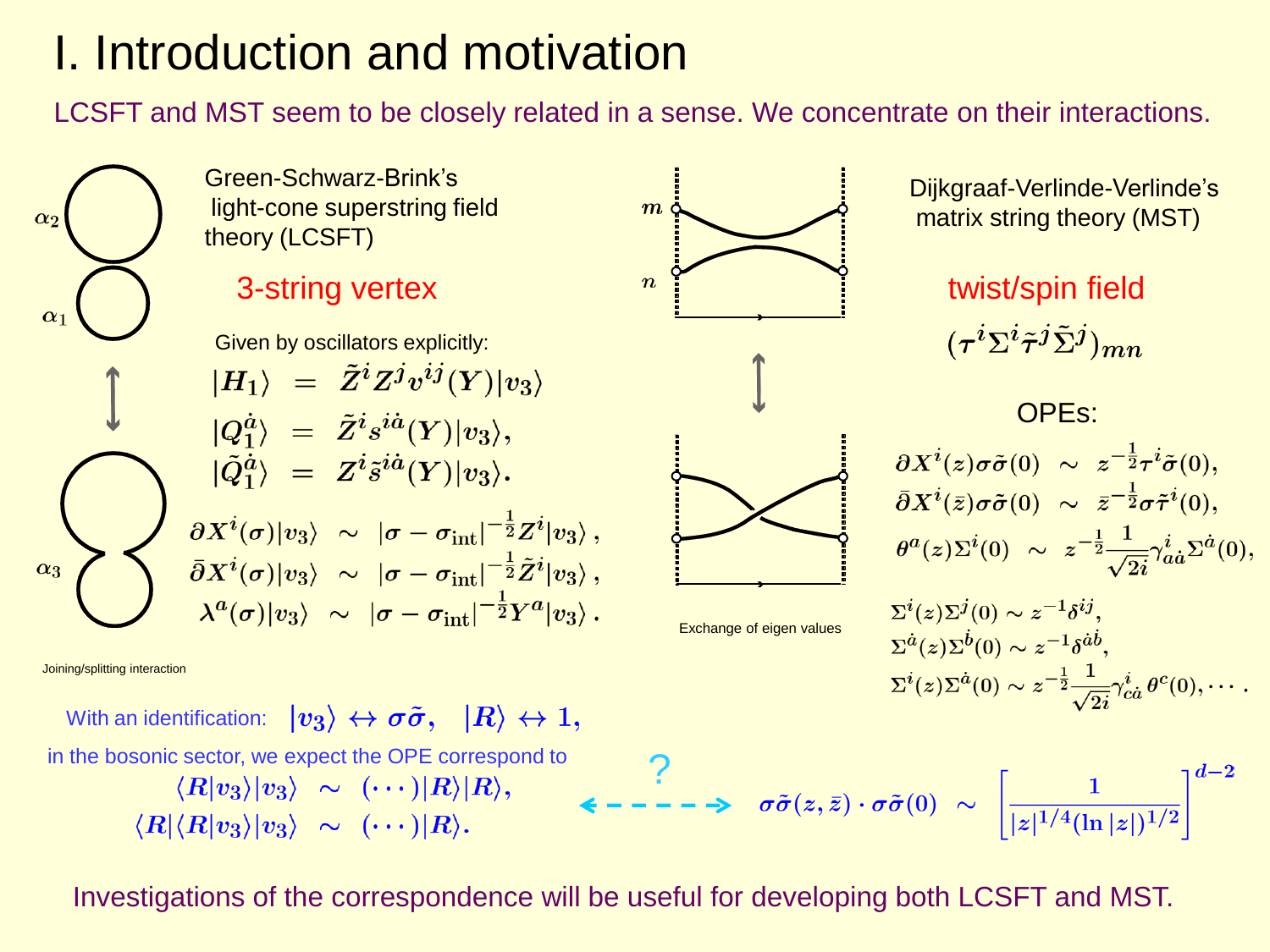# II. LCSFT/MST correspondence

More precise correspondence at least at the linear level with respect to  $|v_3\rangle$  regikgraaf-Motl]

*bosonic sector ferminic sector*

$$
\begin{array}{ccc}\tilde{Z}^{i}Z^{j}|v_{3}\rangle&\leftrightarrow&\tau^{j}\tilde{\tau}^{i}&v^{ij}(Y)|v_{3}\rangle&\leftrightarrow\Sigma^{j}\Sigma^{i}\\ Z^{i}|v_{3}\rangle&\leftrightarrow&\tau^{i}\tilde{\sigma}&\textit{ferminic sector}&s^{i\dot{a}}(Y)|v_{3}\rangle&\leftrightarrow\Sigma^{\dot{a}}\tilde{\Sigma}^{i}\\ \tilde{Z}^{i}|v_{3}\rangle&\leftrightarrow&\sigma\tilde{\tau}^{i}&m^{\dot{a}\dot{b}}(Y)|v_{3}\rangle&\leftrightarrow\Sigma^{\dot{a}}\tilde{\Sigma}^{\dot{b}}\\ m^{\dot{a}\dot{b}}(Y)|v_{3}\rangle&\leftrightarrow\Sigma^{\dot{a}}\tilde{\Sigma}^{\dot{b}}\\ \end{array}
$$

$$
\begin{array}{ll} |v_{3}\rangle\;=\; (2\pi)^{9}\delta(\alpha_{1}+\alpha_{2}+\alpha_{3})\delta^{8}(p_{1}^{i}+p_{2}^{i}+p_{3}^{i})\delta^{8}(\lambda_{1}^{a}+\lambda_{2}^{a}+\lambda_{3}^{a}) & \tilde{Z}^{i}=\mathrm{P}^{i}-\alpha_{123}\sum\alpha_{r}^{-1}n\tilde{N}_{n}^{r}\tilde{a}_{n}^{(r)i},\\ \times e^{\frac{1}{2}(a^{(r)}\dagger\tilde{N}^{rs}a^{(s)\dagger}+\tilde{a}^{(r)\dagger}\tilde{N}^{rs}\tilde{a}^{(s)\dagger})+\tilde{N}^{r}(a^{(r)}\dagger+\tilde{a}^{(r)\dagger})\mathrm{P}-\frac{\tau_{0}}{\alpha_{123}}\mathrm{P}^{2}} & \tilde{Z}^{j}=\mathrm{P}^{j}-\alpha_{123}\sum\alpha_{r}^{-1}n\tilde{N}_{n}^{r}\tilde{a}_{n}^{(r)\dagger j},\\ \times e^{\sum Q_{-n}^{\mathrm{II}(r)}\alpha_{r}^{-1}n^{\frac{1}{2}}\tilde{N}_{nm}^{rs}m^{-\frac{1}{2}}Q_{-m}^{\mathrm{I}(s)}-\sqrt{2}\Lambda\sum\alpha_{r}^{-1}n^{\frac{1}{2}}\tilde{N}_{n}^{r}Q_{-n}^{\mathrm{II}(r)}|0\rangle, & Y^{a}=\Lambda^{a}-\frac{\alpha_{123}}{\sqrt{2}}\sum\alpha_{r}^{-1}n^{\frac{1}{2}}\tilde{N}_{n}^{r}Q_{-n}^{\mathrm{I}(r)a},\\ \alpha_{123}=\alpha_{1}\alpha_{2}\alpha_{3},\;\;\mathrm{P}^{i}=\alpha_{1}p_{2}^{i}-\alpha_{2}p_{1}^{i},\;\;\Lambda^{a}=\alpha_{1}\lambda_{2}-\alpha_{2}\lambda_{1}.\end{array}
$$

We found a concise expression of the prefactors: [KM]

$$
e^{\boldsymbol{Y}} = \left[e^{\boldsymbol{Y}}\right]_{(i,\dot{a}),(j,\dot{b})} = \begin{pmatrix} \left[\cosh \boldsymbol{Y}\right]_{ij} & \left[\sinh \boldsymbol{Y}\right]_{i\dot{b}} \\ \left[\sinh \boldsymbol{Y}\right]_{\dot{a}j} & \left[\cosh \boldsymbol{Y}\right]_{\dot{a}\dot{b}} \end{pmatrix} = \begin{pmatrix} v^{ij}(Y) & i(-\alpha_{123})^{-\frac{1}{2}}s^{i\dot{b}}(Y) \\ (-\alpha_{123})^{-\frac{1}{2}}\tilde{s}^{j\dot{a}}(Y) & m^{\dot{b}\dot{a}}(Y) \end{pmatrix},
$$

$$
\boldsymbol{Y} \equiv \left(\frac{2i}{-\alpha_{123}}\right)^{\frac{1}{2}} Y^{a} \hat{\gamma}^{a}, \quad \hat{\gamma}^{a} = \left(\hat{\gamma}^{a}\right)_{(i,\dot{a}),(j,\dot{b})} = \begin{pmatrix} 0 & \gamma^{i}_{\dot{a}\dot{b}} \\ \gamma^{j}_{\dot{a}\dot{a}} & 0 \end{pmatrix}, \quad \hat{\gamma}^{a} \hat{\gamma}^{b} + \hat{\gamma}^{b} \hat{\gamma}^{a} = 2\delta^{ab} \mathbf{1}_{16}.
$$

With this prefactor, the space-time SUSY algebra is satisfied at the linear level:

$$
Q_0^{\dot{a}}|Q_1^{\dot{b}}\rangle+Q_0^{\dot{b}}|Q^{\dot{a}}\rangle=\tilde{Q}_0^{\dot{a}}|\tilde{Q}_1^{\dot{b}}\rangle+\tilde{Q}_0^{\dot{b}}|\tilde{Q}_1^{\dot{a}}\rangle=2|H_1\rangle\delta^{\dot{a}\dot{b}},\quad Q_0^{\dot{a}}\mathcal{P}|\tilde{Q}_1^{\dot{b}}\rangle+\tilde{Q}_0^{\dot{b}}\mathcal{P}|Q_1^{\dot{a}}\rangle=0.
$$

What about the correspondence at the quadratic level with respect to  $|v_3\rangle$  ?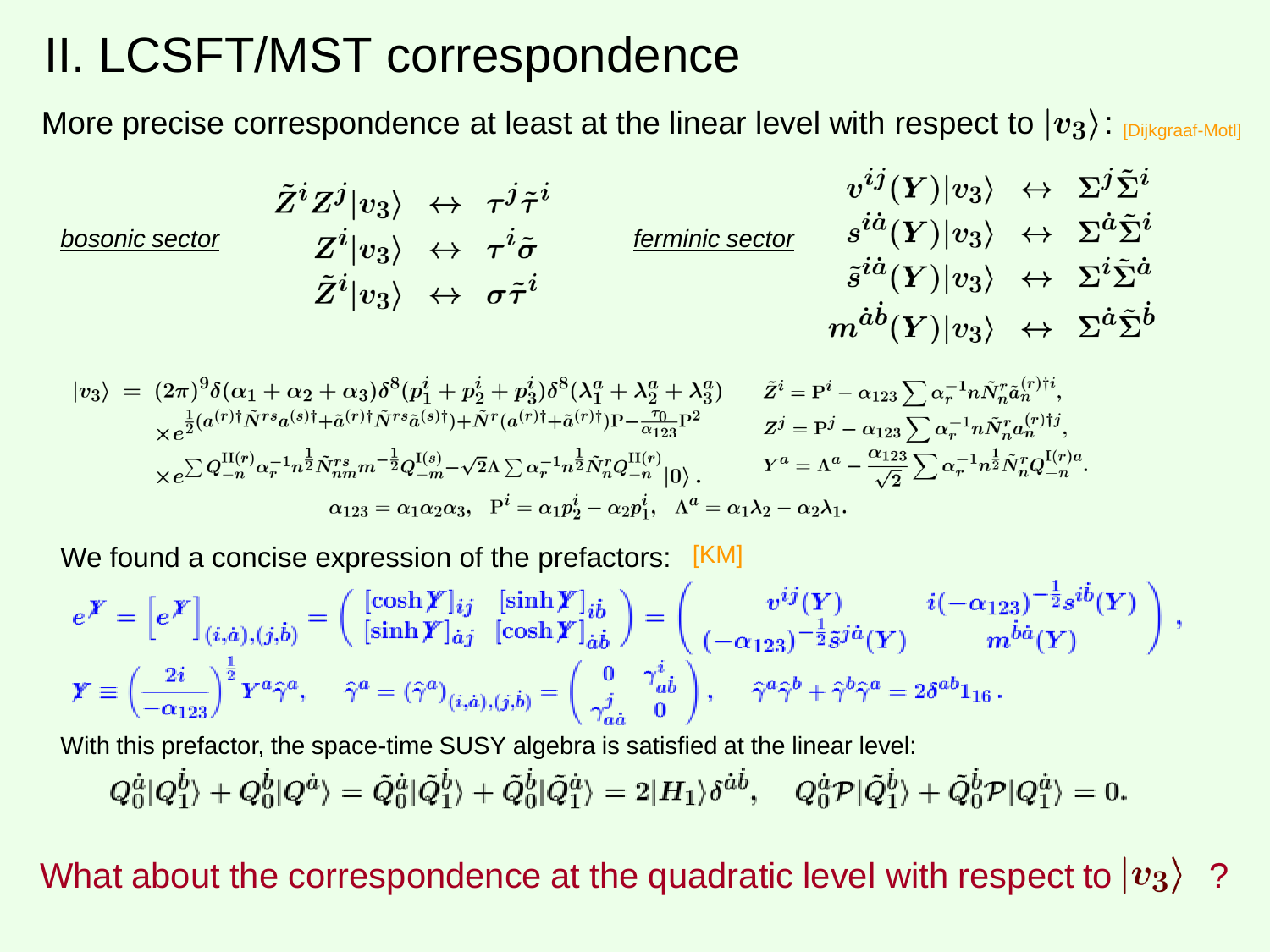#### III. Contractions in bosonic LCSFT [KMT]

At the quadratic level, we have explicitly computed two types of contractions.

 $\langle R|v_3\rangle|v_3\rangle \propto |R\rangle|R\rangle$  $\sum_{l,t}\tilde{N}^{rt}_{nl}\tilde{N}^{ts}_{lm}=\delta^{nm}\delta^{rs},\quad \sum_{l,t}\tilde{N}^{rt}_{nl}\tilde{N}^{t}_{l}=-\tilde{N}^{r}_{n},\quad \sum_{l,t}\tilde{N}^{t}_{l}\tilde{N}^{t}_{l}=(\alpha_{123})^{-1}2\tau_{0}.$ can be proved by  $\langle R|\langle R|v_3\rangle|v_3\rangle \propto |R\rangle$ 

In order to evaluate the divergent coefficients, we regularize them by  $T$ :



Using the Cremmer-Gervais identity, we evaluated as

$$
\left|\det^{-\frac{d-2}{2}}(1-\tilde{N}_{T/2}^{33}\tilde{N}_{T/2}^{33})\right|^2 \sim T^{-\frac{d-2}{4}}\\e^{-\alpha_3^2\tilde{N}_{T/2}^3(1-\tilde{N}_{T/2}^{33}\tilde{N}_{T/2}^{33})^{-1}\tilde{N}_{T/2}^3(p_1+p_4)^2} \sim (\log T)^{-\frac{d-2}{2}}\delta^{d-2}(p_1+p_4)
$$

The results:

$$
\langle R|e^{-\frac{T}{|\alpha_3|}(L_0^{(3)}+\tilde{L}_0^{(3)})}|v_3\rangle|v_3\rangle \sim \Big[T\left(\log T\right)^2\Big]^{-\frac{d-2}{4}}|R\rangle|R\rangle, \quad \langle R|\langle R|e^{-\frac{T}{\alpha_1}(L_0^{(1)}+\tilde{L}_0^{(1)})}e^{-\frac{T}{\alpha_2}(L_0^{(2)}+\tilde{L}_0^{(2)})}|v_3\rangle \sim \Big[T\left(\log T\right)^2\Big]^{-\frac{d-2}{4}}|R\rangle.
$$

### They correspond to the OPE of the twist field!

Note: We fixed  $\alpha_r$   $(\alpha_4 = -\alpha_1, \alpha_5 = -\alpha_2)$ .  $\longleftrightarrow$  In OPEs in MST, we fixed  $(m, n)$  (label of string bits).

Comment : In the HIKKO closed SFT (d=26), the coefficient of the idempotency relation for the boundary states is roughly a square root of the above:  $|B\rangle_{\alpha_1} *_{T} |B\rangle_{\alpha_2} \sim |\alpha_{123}| T^{-3} |B\rangle_{\alpha_1+\alpha_2}$ 

[I.K.-Matsuo-Watanabe, I.K.-Matsuo]



We computed the 2-tachyon diagram at the one loop level using the Mandelstam map:  $\rho(u) = |\alpha_3| (\log \vartheta_1(u - U_6|\tau) - \log \vartheta_1(u - U_3|\tau)) - 2\pi i \alpha_1 u$ ,  $T = \rho(u_{-}) - \rho(u_{+}), \quad \frac{d\rho}{du}(u_{\pm}) = 0,$ where the torus modulus is  $e^{-\frac{i\pi}{\tau}} \sim$  $+0).$ 

$$
\frac{1}{8|\alpha_3|\sin(\pi\alpha_1/|\alpha_3|)}, \quad (T \to \frac{1}{2})
$$